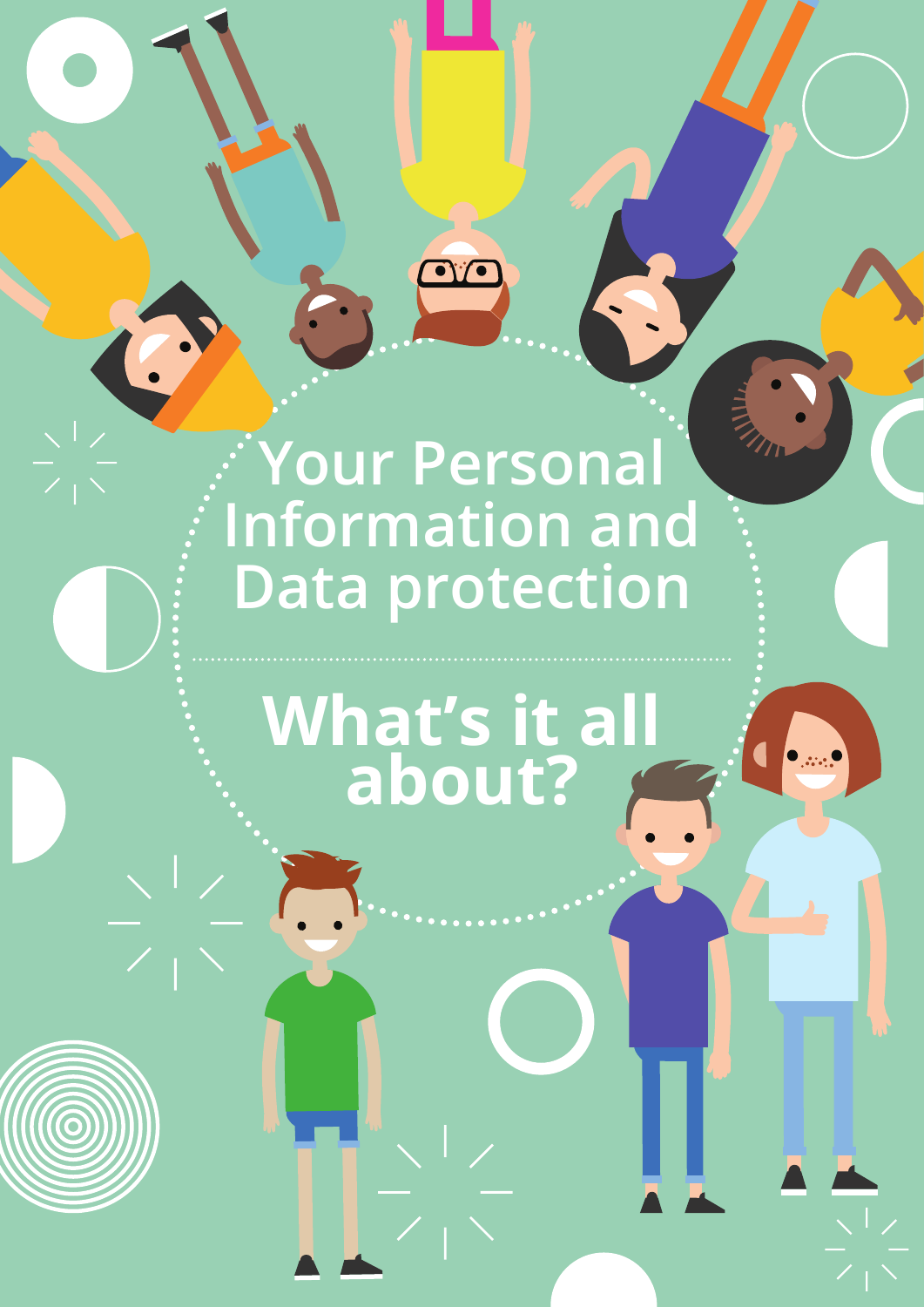### **Your Personal Information and Data protection – What's it all about?**

#### **First of all, what's personal data?**

Personal data is basically any piece of information that **helps someone to know who you are**, like your full name, your birthday, your email address, your phone number, or your home address. It's not only information that's **written down**, it can also be information about what you **look like** or **sound like**, for example photos or videos that you've posted online, or your voice recordings. It can even be **information about what you're interested in**, like things you search for online, or the kinds of posts you click on the most on social media.

Personal data can also be information that you might not even know is being collected about you. For example, your image might be captured on a security camera in a shopping centre or information might be collected from your phone when you log on to a public Wi-Fi network, like the Wi-Fi in shops or cafes.

#### **So what's data protection then?**

Data protection is about the **rules** that organisations have to follow and the **rights** you have when you share your personal data. There are lots of rules that organisations have to follow when they use your data in any way, from collecting it to storing it, sharing it with someone else, or getting rid of it.

You have **rights** over your personal data, such as the right to ask for a copy of your own personal data or to have it deleted. These rules and rights are called **data protection** and they apply in the real world and the online world. Children and young people have exactly the same rights as adults when it comes to their personal data.

#### **Why do I need to know about personal data and data protection?**

The General Data Protection Regulation (the **GDPR** for short) is a European law that was introduced on 25 May 2018. It is a set of data protection rules and rights that gives people in every country in the European Union more of a say about what happens to their personal data.

The GDPR says that children's personal data should be especially protected, because children might not realise that sharing personal data can sometimes be risky. Children also might not know about their data protection rights.

#### **Who collects personal data about me?**

Lots of organisations collect your personal data in real life, for example your school, your local sports club where you're a member and your doctor. They collect different information about you like how you're doing at school and your grades, or information about your health and any illnesses you might have.

Your personal data is also collected by websites, social media platforms and apps that you use. In fact, a lot of personal data that is collected about you happens online. When you use social media, you're sharing information about you and photos and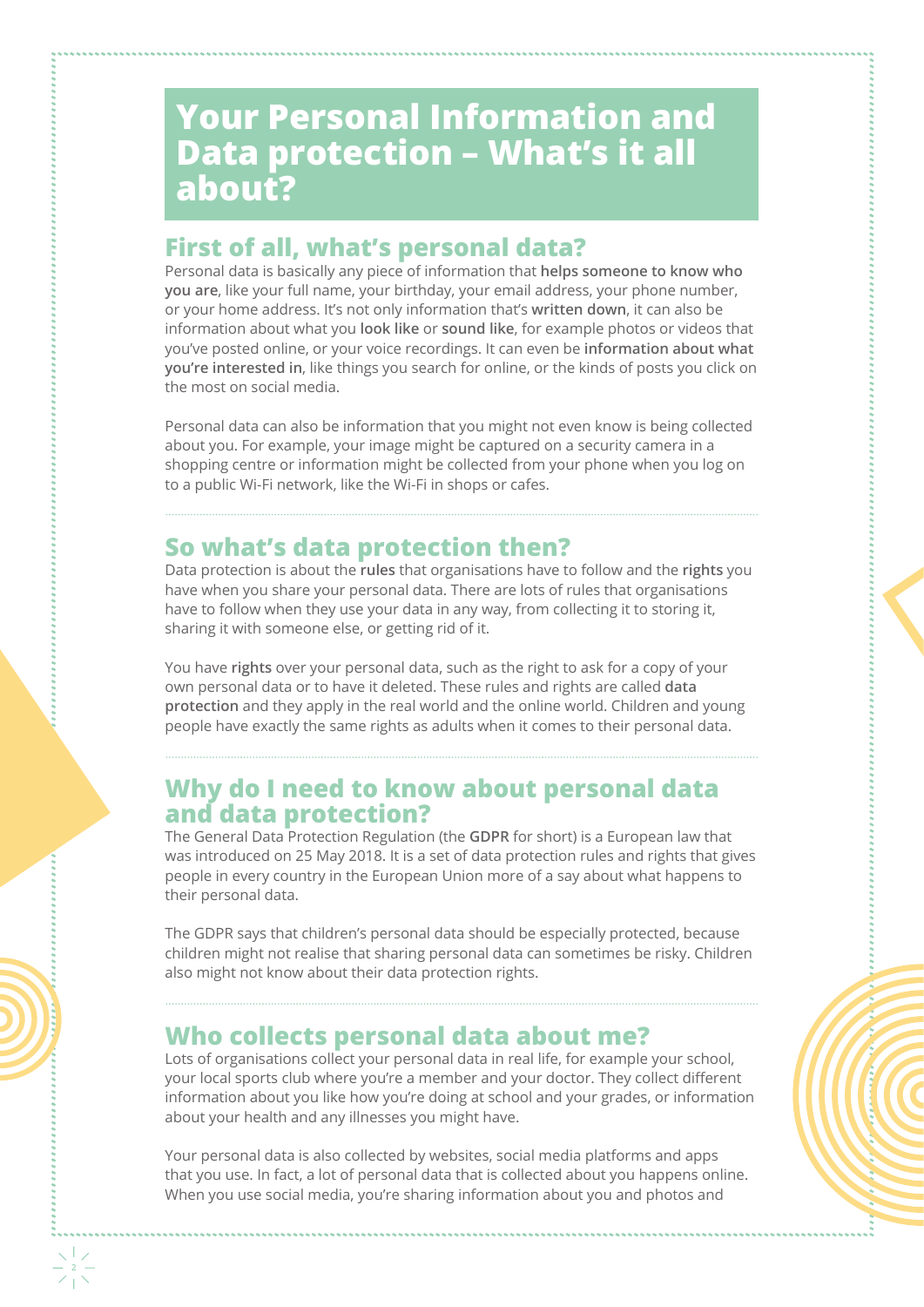videos of yourself. When you use a route planner app on your phone, you're sharing information about your location and where you're going. When you click on ads, fill in forms or play games online, it all involves sharing personal data.

We all share countless pieces of personal data every day so **data protection law is important for all of us**. It makes sure that the organisations that collect this personal data keep it safe and use it fairly.

#### **How do organisations use my personal data?**

**Organisations** use your personal data for lots of different reasons. For example, a school uses your data to provide you with an education and keep track of your grades. A hospital collects your personal data to keep a record of when you've been sick and what treatments or medicine you were given. Your local sports club uses your data to tell you when training sessions and matches are taking place, or to contact your parents or guardians if you've had an accident or an injury during a game.

Online companies can also use your personal data to make their website, app or platform more relevant to what you're interested in. An example of this is when you're watching a TV show on a streaming service and it remembers what episode you're on or it tells you about a similar type of show you might be interested in.

#### **What does the Data Protection Commission do?**

One of the DPC's main jobs is to make sure that people, including children:

- **•** know about and understand their data protection rights
- **•** understand that sharing personal data can sometimes be risky
- **•** know how to better protect their personal data
- **•** know about the steps that organisations have to take to keep their personal data safe and secure.

The DPC makes sure that organisations follow the data protection rules. If organisations don't follow these rules, the DPC can order them:

- **•** to stop collecting or using personal data,
- **•** to give better information to people about what they're doing with their personal data,
- **•** to delete the personal data, or
- **•** to give a copy of the personal data to the person it belongs to.

The DPC can even fine organisations which don't follow the rules.

The DPC also has other important tasks like dealing with people's complaints and investigating whether organisations are following data protection rules properly.

#### **Get in touch**

**3**

If you have any questions about protecting your personal data, you can contact the Data Protection Commission and we'll be happy to answer your questions. You can call us on **01 7650100** or **1800437 737**.

You can also contact us by post or email. For information on how to get in touch, check out our website: **<https://www.dataprotection.ie/en/contact/how-contact-us>**